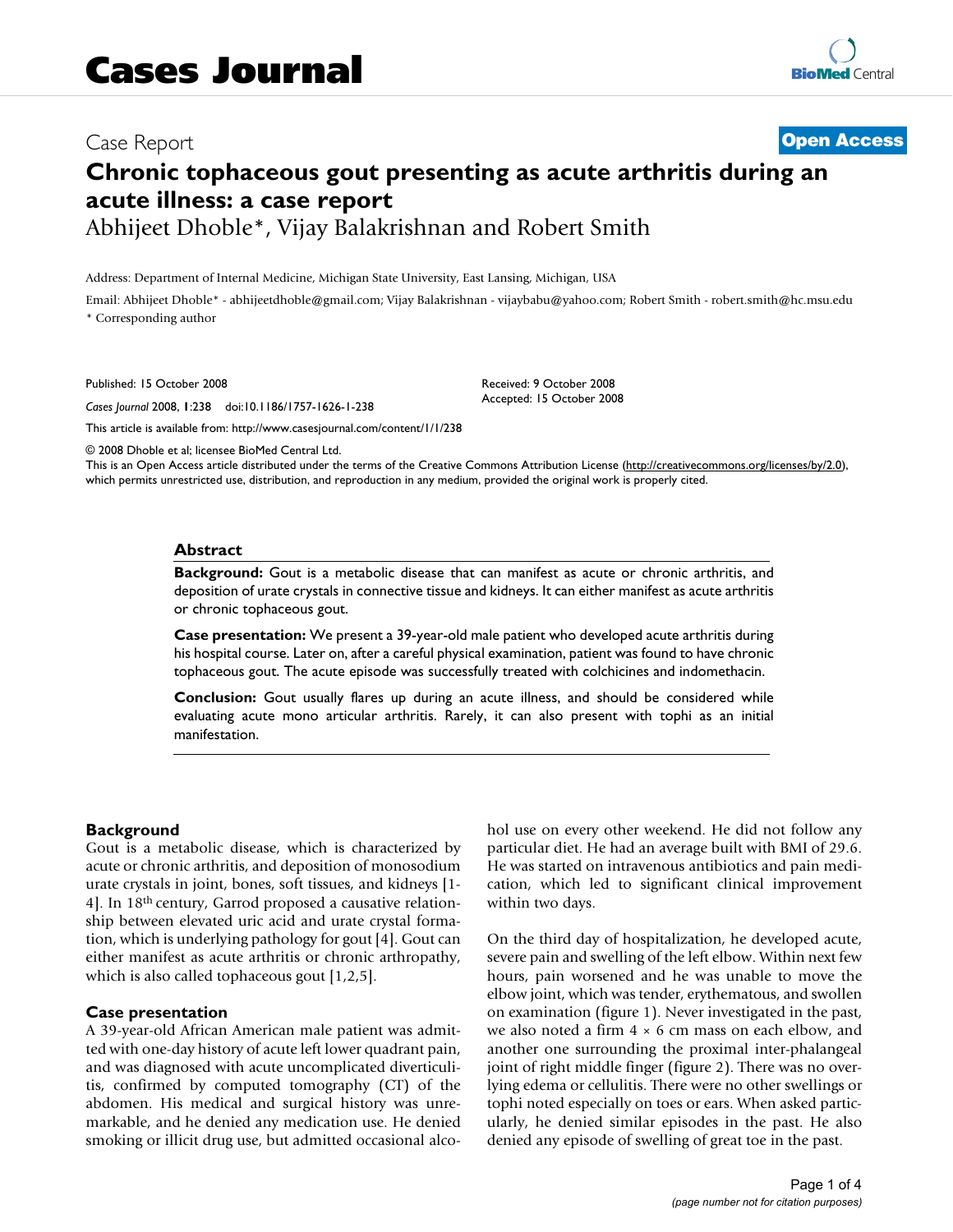

**Figure 1** Tophus at the back of right elbow. Tophus at the pack of right elbow.

Plain radiography of left elbow showed joint effusion, and soft tissue swelling. Radiography of other joints including hands and feet was not performed. Laboratory values on the third day are given in table 1. Liver function test was also performed, and the results were unremarkable. Diagnostic arthocentesis was performed on both the elbows, and revealed negatively birefringent needleshaped crystals using polarized microscopy in both samples. Detailed analysis of synovial fluid is given in table 2. The swelling on the right elbow was aspirated to determine the etiology because patient had that swelling for a long time.

The patient responded partially to colchicine, but later had great relief with indomethacin. Colchicine was used at the dose of 0.6 mg every two hourly. He received total of six doses, but it was stopped because he developed severe nausea and vomiting. He admitted that his pain was reduced to 4/10 in intensity from 9/10 before treatment, but swelling was persistent. We initiated indomethacin at 50 mg every eight hourly, and his pain and swelling was relieved to great extent in 48 hours.

## **Discussion**

Gout is a metabolic disease that can manifest as acute or chronic arthritis, and deposition of urate crystals in con-



**Tophi/tophus around the proximal inter-phalangeal joint of right middle finger.**

nective tissue and kidneys. All patients have hyperuricemia at some point of their disease. But, either normal or low serum uric acid levels can occur at the time of acute attack; and asymptomatic hyperuricemic individuals may never experience a clinical event resulting from urate crystal deposition [1-4]. Low to normal uric acid concentra-

#### **Table 1: Laboratory values at admission.**

| Test              | Value                  | Value range   |
|-------------------|------------------------|---------------|
| Sodium            | 139 meg/l              | $135 - 145$   |
| Potassium         | $3.5 \text{ meq/l}$    | $3.5 - 4.9$   |
| Chloride          | $108$ meg/l            | $96 - 110$    |
| CO <sub>2</sub>   | 28 mmol/l              | $20 - 30$     |
| BUN               | $18 \text{ mg/d}$      | $6.0 - 23.0$  |
| Creatnine         | $0.7$ mg/dl            | $0.6 - 1.4$   |
| Total protein     | $5.4$ g/dl             | $6.0 - 8.0$   |
| Albumin           | $3.4$ g/dl             | $3.6 - 5.0$   |
| Magnesium         | $1.6$ meg/l            | $1.3 - 2.2$   |
| Phosphorus        | $3.3 \text{ mg/dl}$    | $2.5 - 4.5$   |
| Calcium           | $8.2 \text{ mg/dl}$    | $8.0 - 10.5$  |
| White blood count | 12,400/mm <sup>3</sup> | $4 - 12$      |
| Hemoglobin        | $11.6$ g/dl            | $12.6 - 16.5$ |
| Platelet count    | 133000/mm <sup>3</sup> | 150-400       |
| Uric acid         | $6.8 \text{ mg/dL}$    | $3.4 - 7.0$   |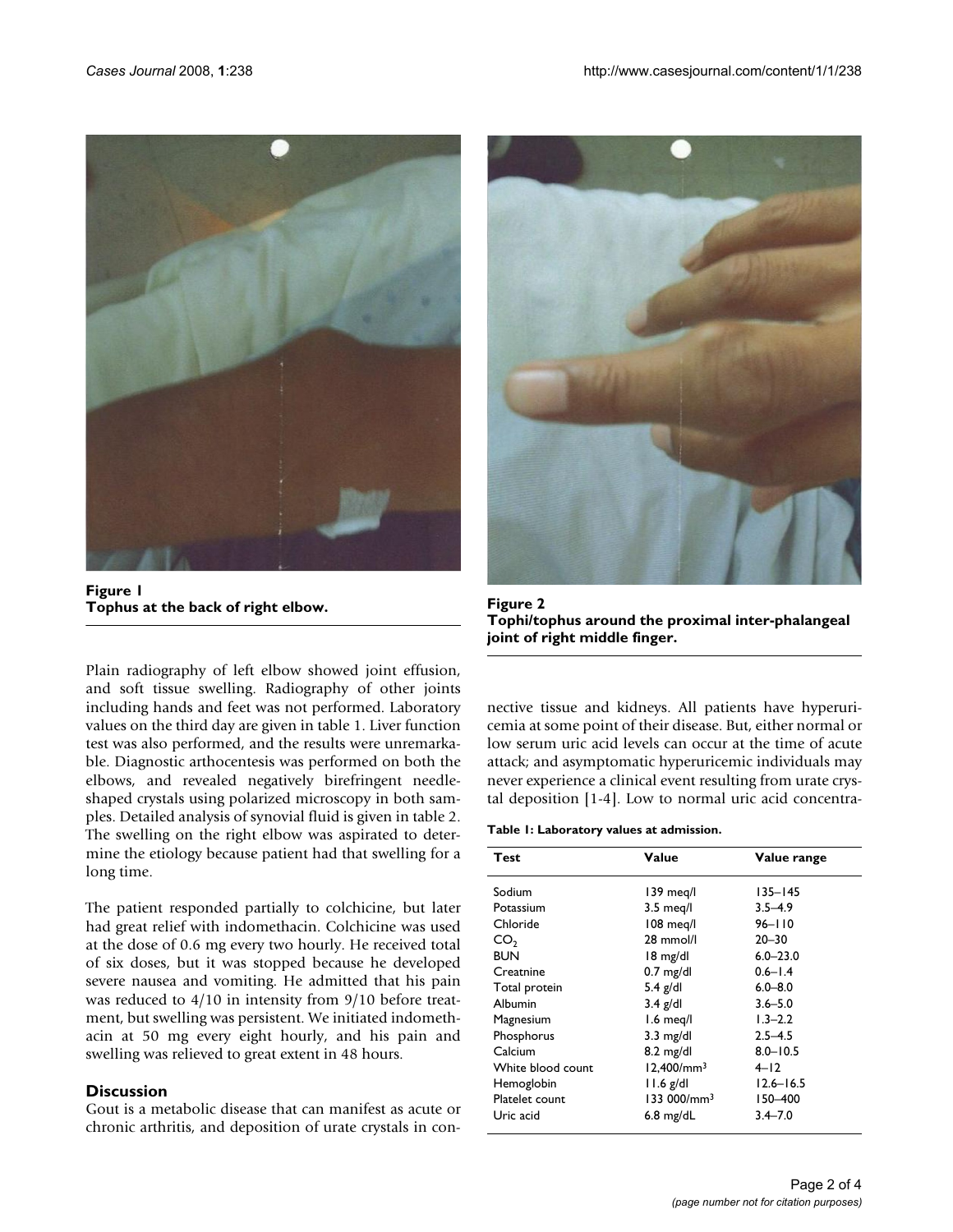#### **Table 2: Synovial fluid analysis.**

| <b>Test</b>                | Value                     | <b>Normal</b> |
|----------------------------|---------------------------|---------------|
| Clarity                    | Translucent               | Transparent   |
| Color                      | Yellow                    | Clear         |
| WBC (per mm <sup>3</sup> ) | 2100                      | < 200         |
| PMNs $(\%)$                | 62                        | < 25          |
| Gram stain                 | No organisms              | No organisms  |
| Culture                    | Negative                  | Negative      |
| Total protein (g/dL)       | 2                         | 3.1           |
| LDH (IU/L)                 | 440                       | $105 - 333$   |
| Glucose (mg/dL)            | 42                        | $70 - 110$    |
| Crystal                    | Monosodium urate crystals | None          |

tion can be due to excessive excretion of uric acid, crystal formation, or systemic inflammatory state [6,7]; however, exact mechanism is still not completely understood. A diagnosis of gout is most accurate when supported by visualization of uric acid crystals in a sample of joint or bursal fluid, or demonstrated histologically in excised tissue. Synovial fluid analysis of our patient was consistent with inflammatory arthritis. Mild leucocytosis in this patient was due to systemic inflammatory response.

Visible or palpable tophi, as this patient exhibited, are usually noted only among those patients who are hyperuricemic and have had repeated attacks of acute gout, often over many years. However, presentation of tophaceous deposits in the absence of gouty arthritis is also reported [5,8]. Pain and inflammation are manifested when uric acid crystals activate the humoral and cellular inflammatory processes [9].

During an acute illness, if systemic inflammatory state prevails, such as in an acute infection, cytokines and chemokines triggers inflammation and cause arthritis in the presence of urate crystals [10,11]. Phagocytosis of these crystals by macrophages in the synovial lining cells precedes influx of neutrophils in the joint [9-11]. This process releases various mediators of inflammation locally [12,13].

Hyperuricemia is often present in patients with tophaceous gout, and they can benefit from uric acid lowering therapy early during the course [14,15]. In our patient, serum uric acid and 24-hour urine uric acid level was within normal limits when measured in the hospital before his discharge from the hospital. It was decided to follow him up in the clinic in two weeks, and measure these values again during 'interval gout' before deciding to start him on any particular medication to prevent further attacks of acute arthritis.

Our patient presented with tophi as an initial presentation of gout, which is very rare, but has been reported [5,8].

Investigational studies due to acute elbow joint pain deciphered the underlying mystery of chronic swelling. Systemic inflammatory response secondary to diverticulitis exposed the joints to the effects of urate.

First-line treatments for an acute flare are either oral colchicine and/or non-steroidal anti-inflammatory agents. Systemic or intra-articular corticosteroids can also be used, and are equally effective, but with more side effects [16,17]. Interleukin-1 inhibitors are still under investigation, and are not approved for an acute attack of gout [18].

## **Conclusion**

Gout usually flares up during an acute illness, and should always be considered while evaluating acute mono articular arthritis in hospitalized patients. Gout can present with tophi as an initial manifestation of the disease process.

## **Competing interests**

The authors declare that they have no competing interests.

## **Authors' contributions**

All authors contributed equally in collecting patient data, chart review, and editing medical images. All authors read and approved the final manuscript.

### **Consent**

Written informed consent was obtained from the patient for publication of this case report and accompanying images in Journal of Medical Case Reports. A copy of the written consent is available for review by the Editor-in-Chief of this journal.

#### **Acknowledgements**

We thank patient for giving us consent for the publication of the case report.

#### **References**

- 1. Campion EW, Glynn RJ, DeLabry LO: **[Asymptomatic hyperuri](http://www.ncbi.nlm.nih.gov/entrez/query.fcgi?cmd=Retrieve&db=PubMed&dopt=Abstract&list_uids=3826098)[cemia. Risks and consequences in the Normative Aging](http://www.ncbi.nlm.nih.gov/entrez/query.fcgi?cmd=Retrieve&db=PubMed&dopt=Abstract&list_uids=3826098) [Study.](http://www.ncbi.nlm.nih.gov/entrez/query.fcgi?cmd=Retrieve&db=PubMed&dopt=Abstract&list_uids=3826098)** *Am J Med* 1987, **82:**421.
- 2. Hall AP, Barry PE, Dawber TR, McNamara PM: **[Epidemiology of](http://www.ncbi.nlm.nih.gov/entrez/query.fcgi?cmd=Retrieve&db=PubMed&dopt=Abstract&list_uids=6016478) [gout and hyperuricemia: A long term population study.](http://www.ncbi.nlm.nih.gov/entrez/query.fcgi?cmd=Retrieve&db=PubMed&dopt=Abstract&list_uids=6016478)** *Am J Med* 1967, **42:**27.
- 3. Logan JA, Morrison E, McGill PE: **[Serum uric acid in acute gout.](http://www.ncbi.nlm.nih.gov/entrez/query.fcgi?cmd=Retrieve&db=PubMed&dopt=Abstract&list_uids=9462177)** *Ann Rheum Dis* 1997, **56:**696-7.
- 4. Garrod AB: *The Nature and Treatment of Gout and Rheumatic Gout* 2nd edition. 1863.
- 5. Wernick R, Winkler C, Campbell S: **[Tophi as the initial manifes](http://www.ncbi.nlm.nih.gov/entrez/query.fcgi?cmd=Retrieve&db=PubMed&dopt=Abstract&list_uids=1558451)[tation of gout. Report of six cases and review of literature.](http://www.ncbi.nlm.nih.gov/entrez/query.fcgi?cmd=Retrieve&db=PubMed&dopt=Abstract&list_uids=1558451)** *Arch intern med* 1992, **152:**873.
- 6. Urano W, Yamanaka H, Tsutani H, Nakajima H, Matsuda Y, Taniguchi A, Hara M, Kamatani N: **[The inflammatory process in the mech](http://www.ncbi.nlm.nih.gov/entrez/query.fcgi?cmd=Retrieve&db=PubMed&dopt=Abstract&list_uids=12233891)[anism of decreased serum uric acid concentrations during](http://www.ncbi.nlm.nih.gov/entrez/query.fcgi?cmd=Retrieve&db=PubMed&dopt=Abstract&list_uids=12233891) [acute gouty arthritis.](http://www.ncbi.nlm.nih.gov/entrez/query.fcgi?cmd=Retrieve&db=PubMed&dopt=Abstract&list_uids=12233891)** *J Rheumatol* 2002, **29(9):**1950-3.
- 7. Simkin PA: **[The pathogenesis of podagra.](http://www.ncbi.nlm.nih.gov/entrez/query.fcgi?cmd=Retrieve&db=PubMed&dopt=Abstract&list_uids=319726)** *Ann Intern Med* 1977, **86:**230.
- 8. Hollingworth P, Scott JT, Burry HC: **[Nonarticular gout: hyperuri](http://www.ncbi.nlm.nih.gov/entrez/query.fcgi?cmd=Retrieve&db=PubMed&dopt=Abstract&list_uids=6824510)[cemia and tophus formation without gouty arthritis.](http://www.ncbi.nlm.nih.gov/entrez/query.fcgi?cmd=Retrieve&db=PubMed&dopt=Abstract&list_uids=6824510)** *Arthritis Rheum* 1983, **26:**98-101.